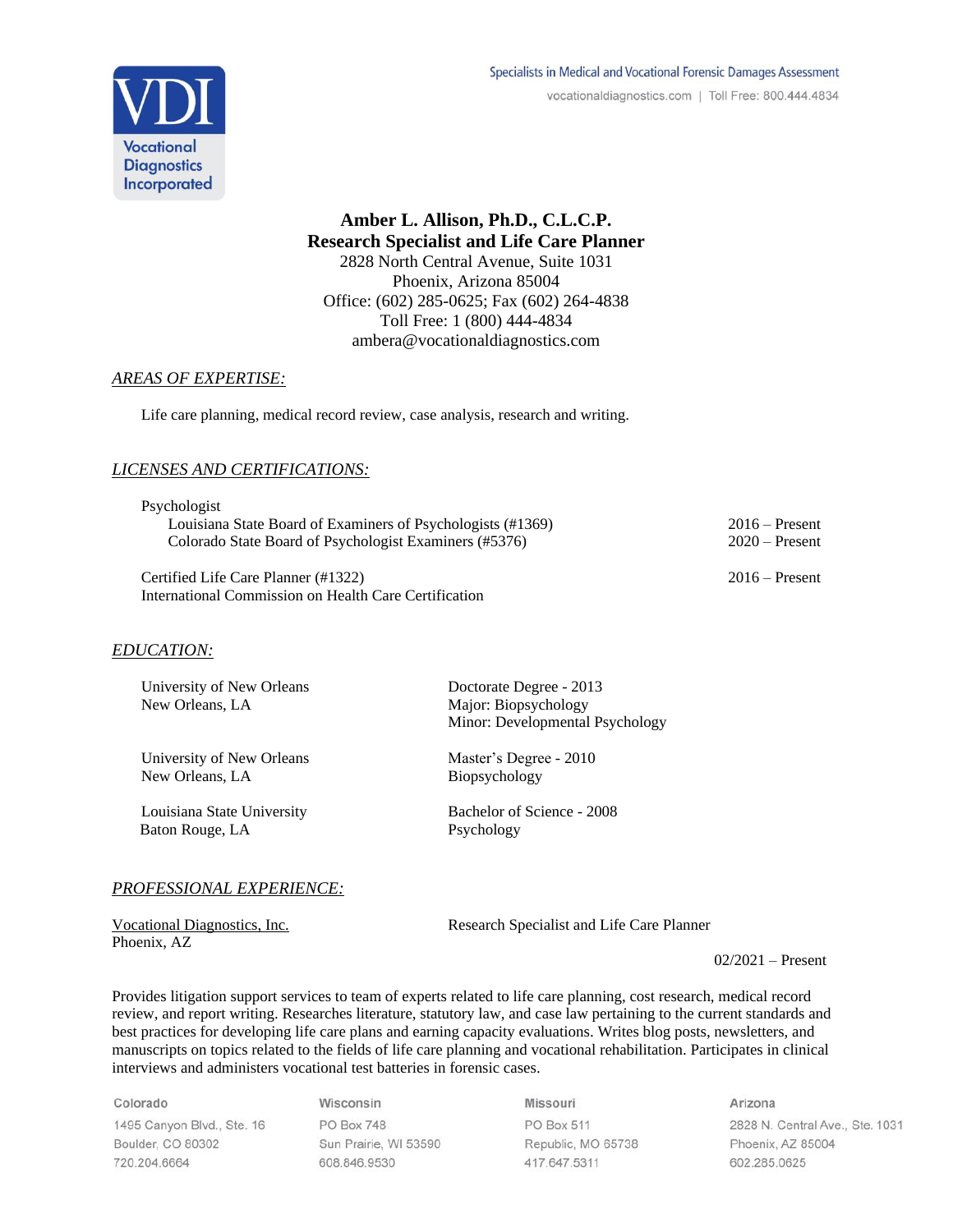#### *PROFESSIONAL EXPERIENCE (cont'd):*

| Psychological Dimensions | <b>Contract Psychologist</b> |                     |
|--------------------------|------------------------------|---------------------|
| Greenwood Village, CO    |                              | $11/2020$ – Present |

Performing pre- and post-offer suitability psychological evaluations with individuals seeking employment with police, fire, safety, and security agencies; the evaluation process includes a clinical interview, review of psychological assessment results, consulting with the referral source, and writing reports

| Jefferson Neurobehavioral Group | Clinical Psychologist |
|---------------------------------|-----------------------|
| New Orleans, LA                 |                       |

Performing pre-surgical psychological evaluations for individuals contemplating surgical intervention for chronic pain conditions or weight loss; providing individual, family, and group psychological treatment for a broad range of acute and chronic issues, including chronic pain, chronic illness, traumatic brain injury, anxiety, depression, PTSD, and bereavement; and performing psychological evaluations for workers' compensation claims, legal cases, and fitness for duty determinations.

| New Orleans Department of Civil Service | Psychologist Subcontractor |                     |
|-----------------------------------------|----------------------------|---------------------|
| New Orleans, LA                         |                            | $01/2017 -$ Present |

Performing pre-employment psychological evaluations for candidates seeking employment with the New Orleans Police Department (NOPD); and determining fitness for duty via multiple sources of data, including psychological assessment results, background record review, and in-person structured interview.

| Stokes & Associates. Inc. | Director of Research and Development |                     |
|---------------------------|--------------------------------------|---------------------|
| Metairie. LA              |                                      | $04/2016 - 06/2017$ |

Researching and reading literature, statutory law, and case law pertaining to Life Care Planning and Vocational Analysis techniques and practices; educating Stokes & Associates experts regarding best practices based on literature and case law; hiring and training individuals for positions within the research department and leading research department to maximize efficiency and accuracy of research practices, including identifying new tools for doing healthcare research and training the research staff to use those tools effectively; assisting with networking and marketing activities to identify and reach potential customers; and learning to become a viable life care planning expert through case management and expert testimony training.

Jill Hayes, Ph.D., A Professional Forensic Psychological Corporation Post-Doctoral Intern 12/2013 – 04/2016

 $09/2016 - 10/2020$ 

Performing psychological assessment, scoring, and interpretation in both criminal (i.e., sanity, competence) and civil (i.e., brain injury, pain, psychological harm) cases; analyzing records in conjunction with assessment results to formulate opinions with regard to functioning (i.e., criminal liability, malingering, post-injury functioning, etc.); and preparing reports and other materials to provide to hiring party (i.e., judge, prosecutor, defense); aiding Dr. Hayes in preparation for and execution of testimony.

# *PROFESSIONAL EXPERIENCE (cont'd):*

| Tulane Hospital and Medical School | Practicum Student/Clinical Intern |                     |
|------------------------------------|-----------------------------------|---------------------|
| New Orleans, LA                    |                                   | $05/2011 - 08/2012$ |

Direct data collection with children as part of a research endeavor investigating the neurocognitive and psychological outcomes associated with sickle cell anemia and pediatric cancer; data analysis and preparation of conference presentations and paper publications.

## *PROFESSIONAL MEMBERSHIPS AND AFFILIATIONS (Past and Present):*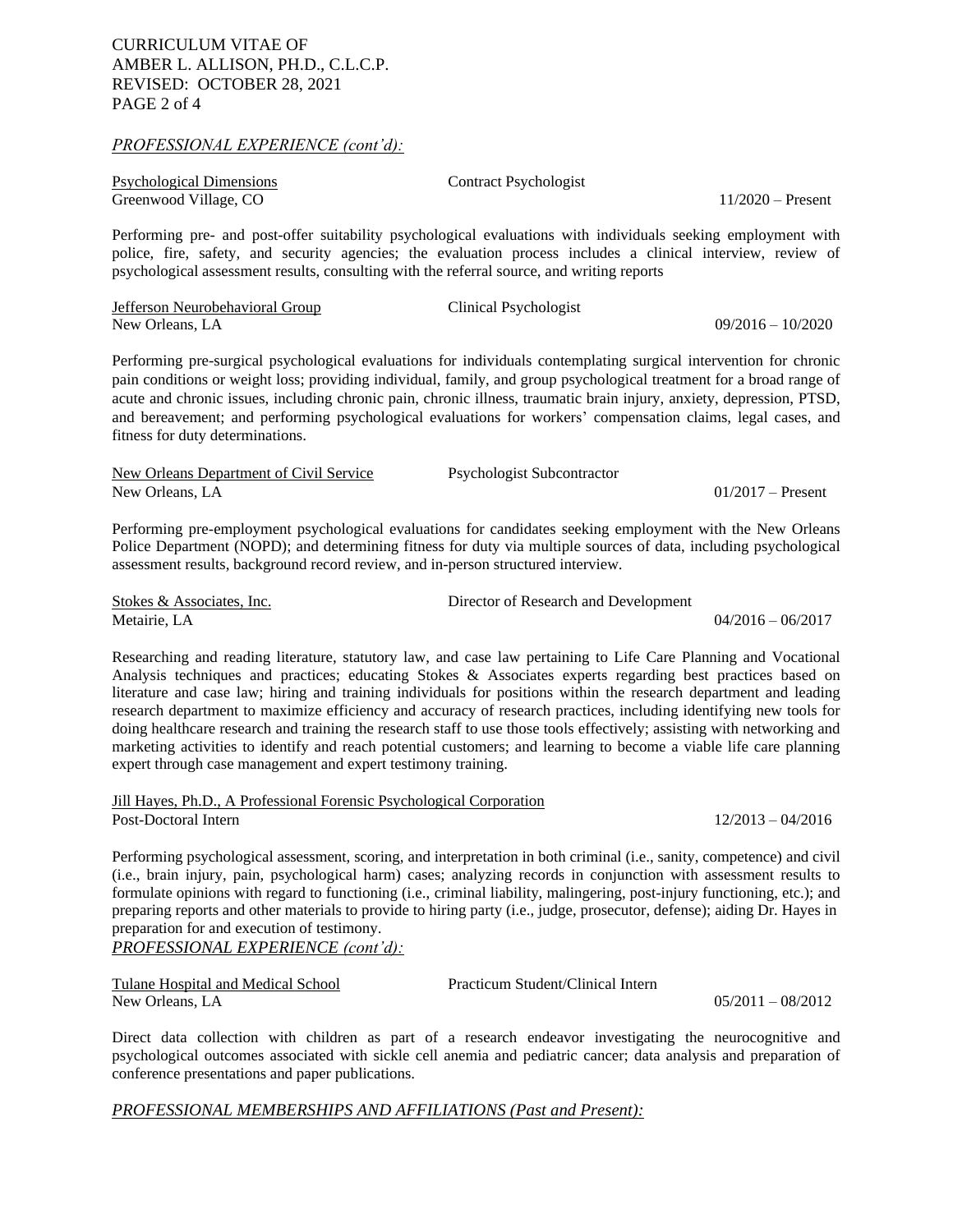CURRICULUM VITAE OF AMBER L. ALLISON, PH.D., C.L.C.P. REVISED: OCTOBER 28, 2021 PAGE 3 of 4

- American Psychological Association Professional Member, 2016-Present
- International Association of Rehabilitation Professionals Professional Member, 2016-Present

#### *PUBLICATIONS:*

#### Journal Articles & Empirical Reports

- Allison, A. & Wolfson, A. (2017). Introduction to Developing Life Care Plans for Cases Involving Multiple Plaintiffs. *Journal of Life Care Planning*.
- Bush, N., Allison, A., Deardorff, J., Adler, N., & Boyce, T. (2016). Oxytocin Polymorphism and Socioeconomic Status Predicting Risk for Childhood Obesity. JAMA Pediatrics. Published online November 14, 2016. doi:10.1001/jamapediatrics.2016.2332
- Meyer, V., Lee, Y., Bottger, C., Leonbacher, U., Allison, A., & Shirtcliff, E. (2015). Experience, cortisol reactivity, and the coordination of emotional responses to skydiving. *Frontiers in Human Neuroscience*. 9.
- Allison, A, Peres, J., Bottger, C., Leonbacher, U., Hastings, P., & Shirtcliff, E.A. (2012). Excite and Delight: Autonomic Nervous System During Skydiving. *Personality and Individual Differences*, 53(3), 218- 223.
- Hastings, P., Shirtcliff, E. A., Klimes-Dougan, B., Allison, A., DeRose, L., Usher, B., & Zahn-Waxler, C. (2011). Allostasis and the development of internalizing and externalizing problems: Changing relations with physiological systems across adolescence. *Development and Psychopathology*, 23(4), 1149-1165.
- Shirtcliff, E.A., Allison, A., Armstrong, J.M., Slattery, M.J., Kalin, N.H., Essex, M.J. (2011). Longitudinal Stability and Developmental Properties of Salivary Cortisol Levels and Diurnal Rhythms in Early Adolescence. *Developmental Psychobiology*. DOI: 10.1002.
- Allison, A., Bush, N., LaHoste, G., Hayes, J., Adler, N., & Boyce, T. (in preparation). A Multi-Gene by Environment Perspective of ADHD Symptomatology in Young Children. *Developmental Psychobiology*.
- Allison, A. & Wolfson, A. (in preparation). Determining Spinal Cord Stimulator Trial Benefit Using SMS Messaging, Wearable Technology, and Psychological Questionnaires. *Pain Medicine*.